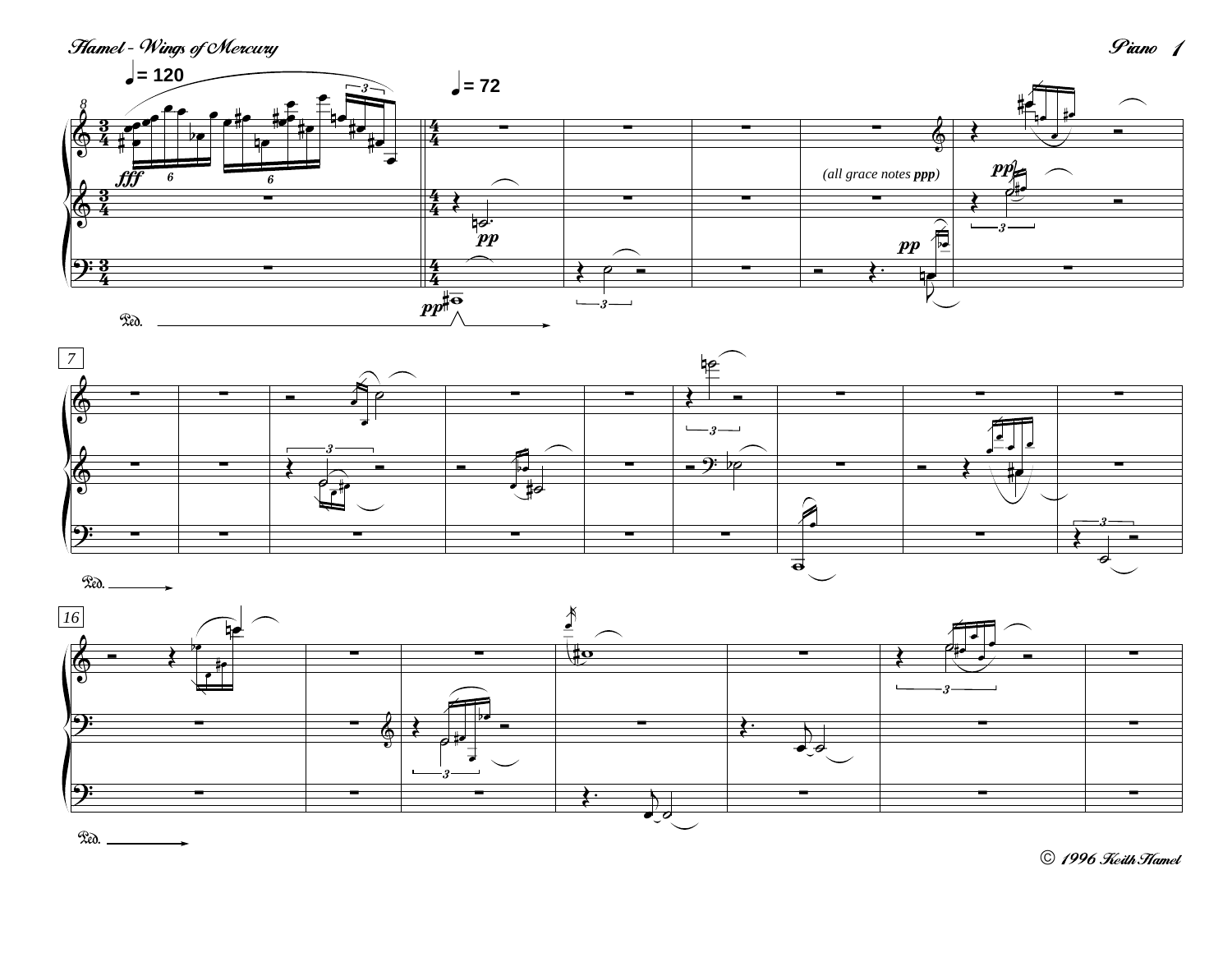



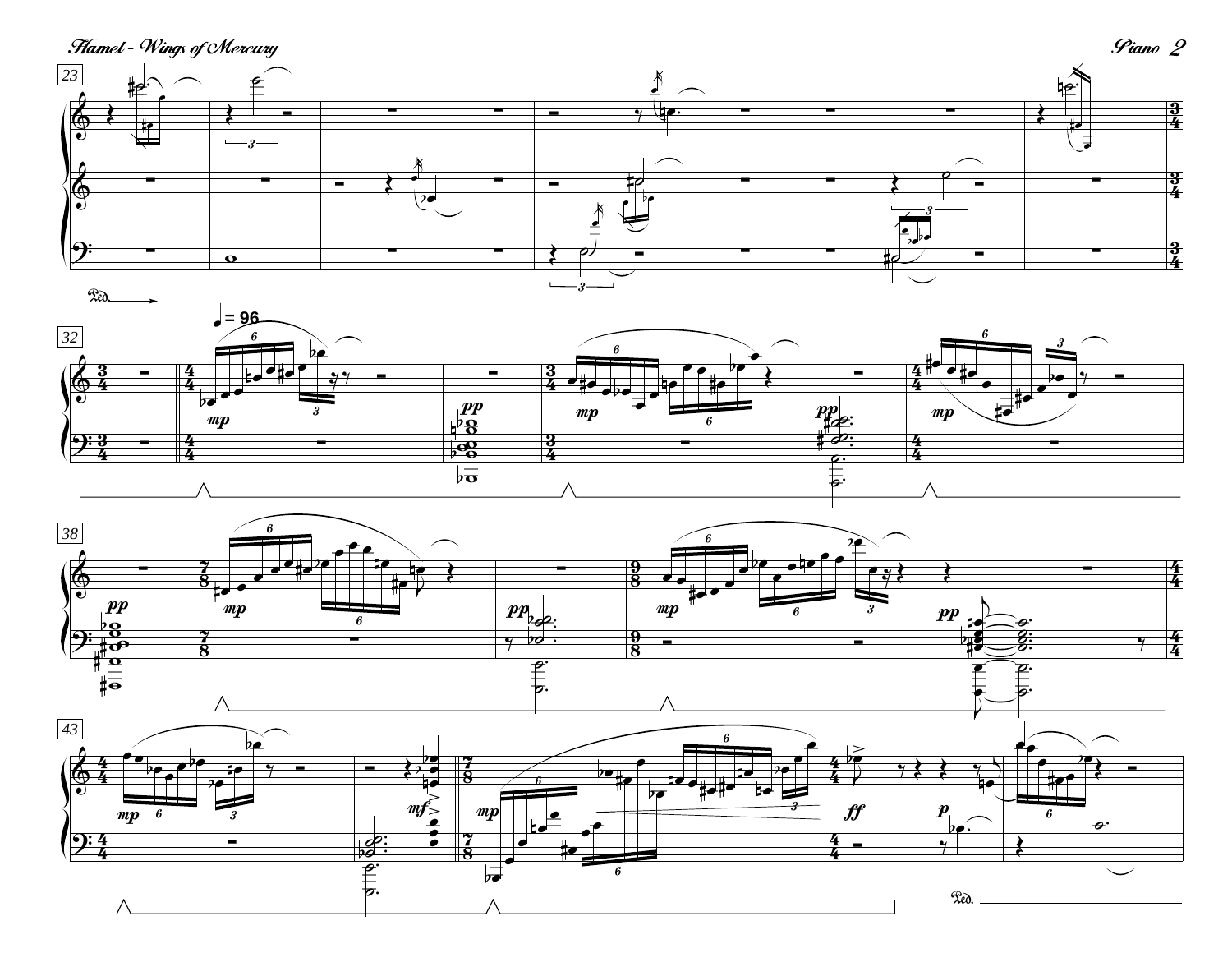



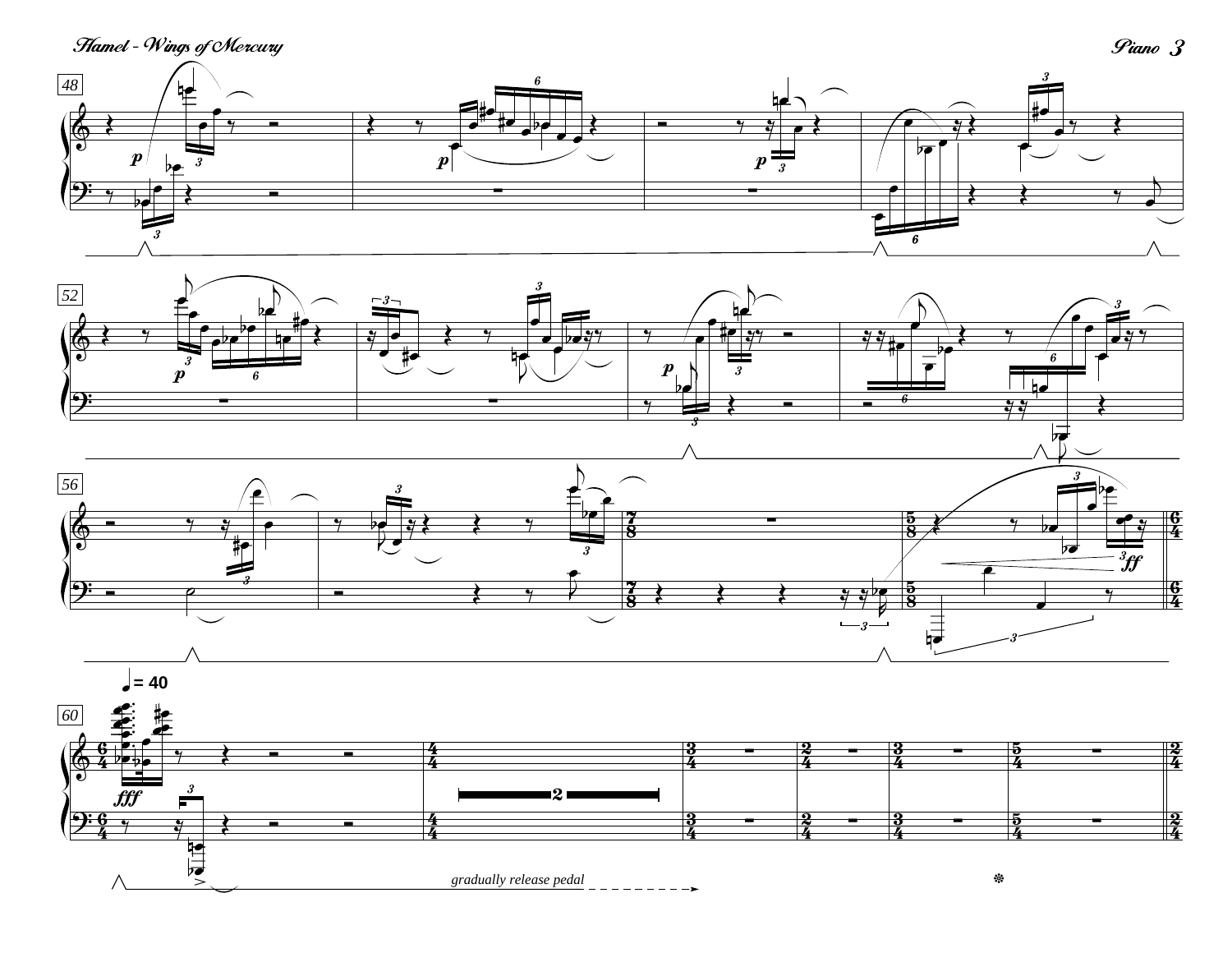Hamel - Wings of Mercury









*sost.*

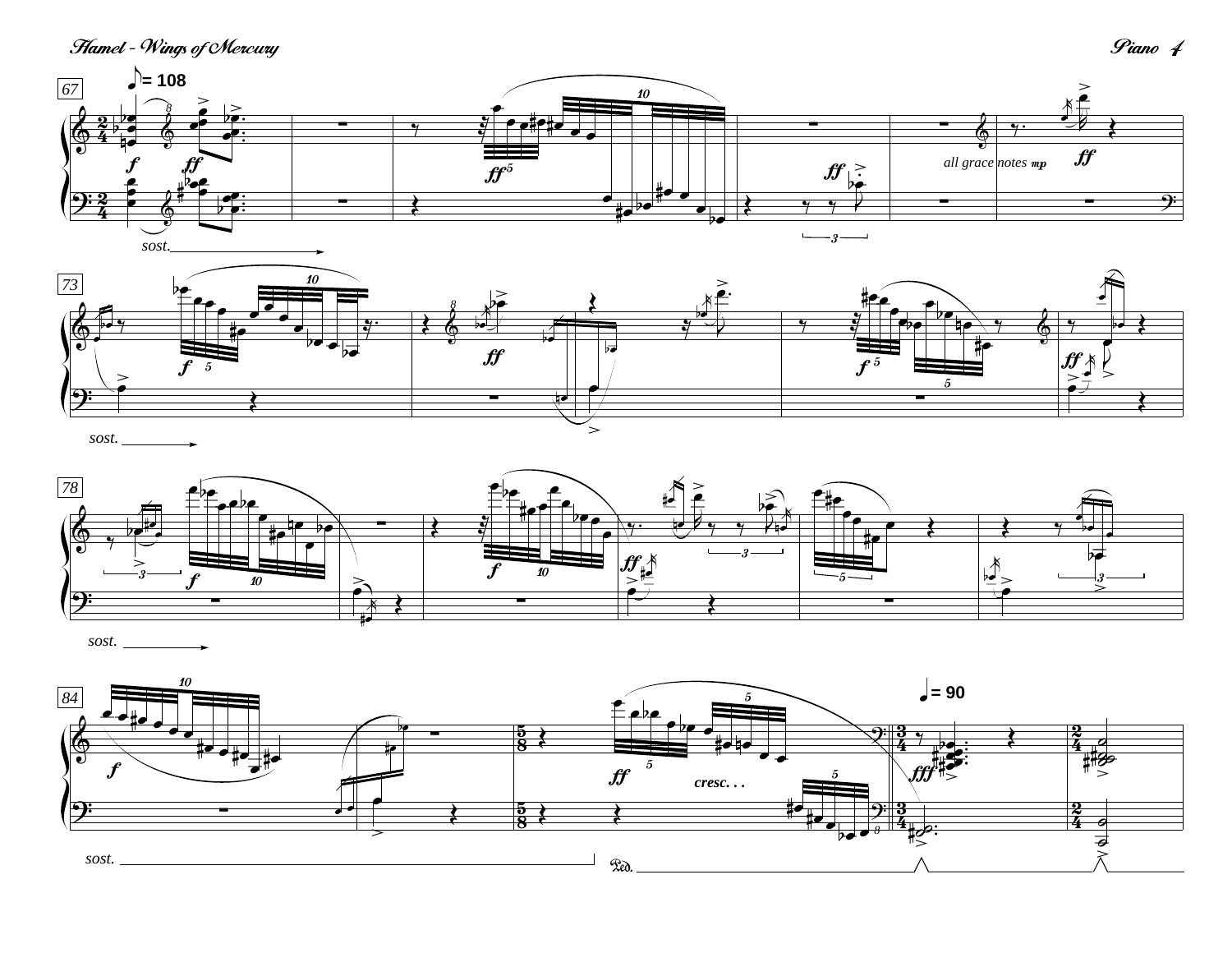





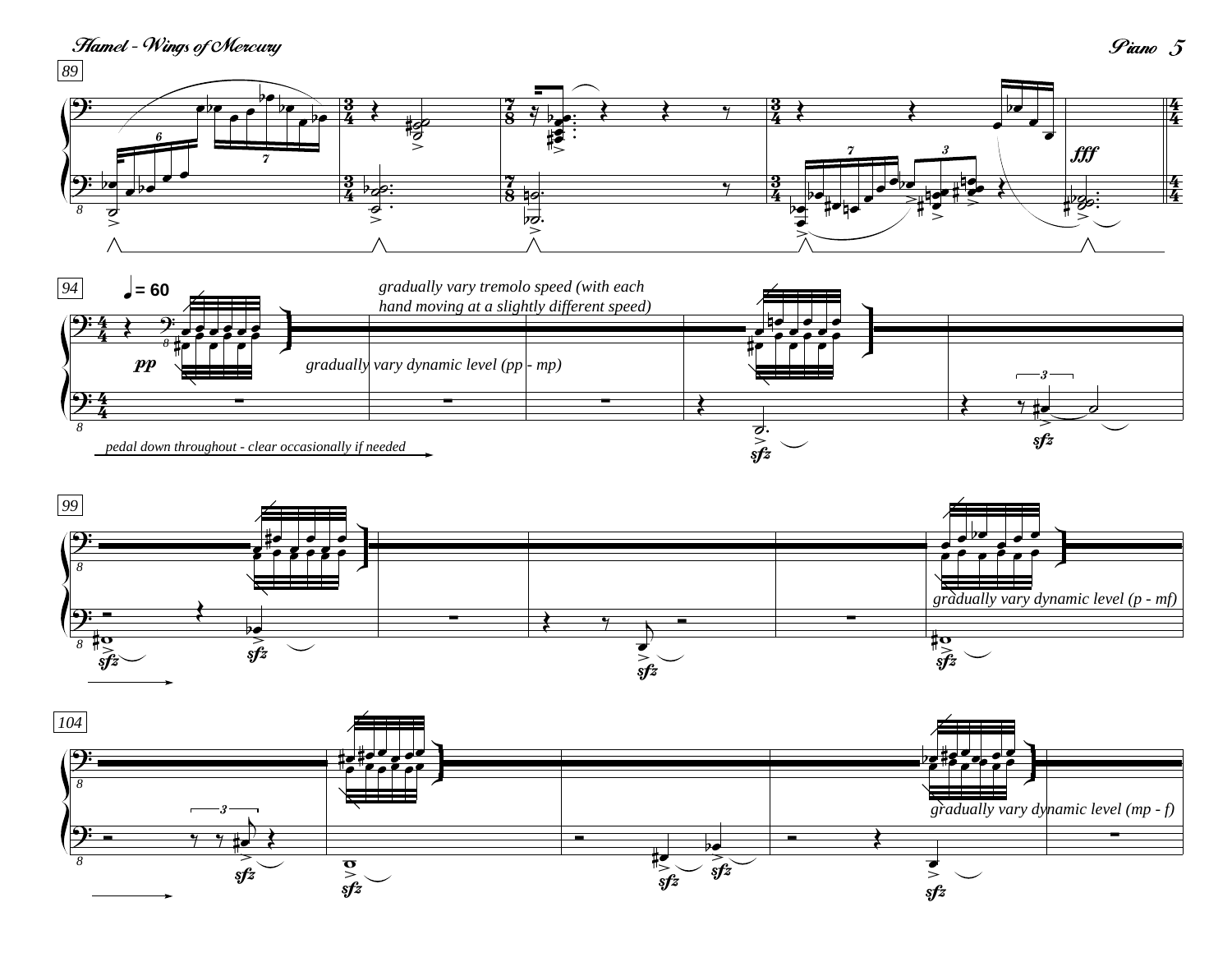







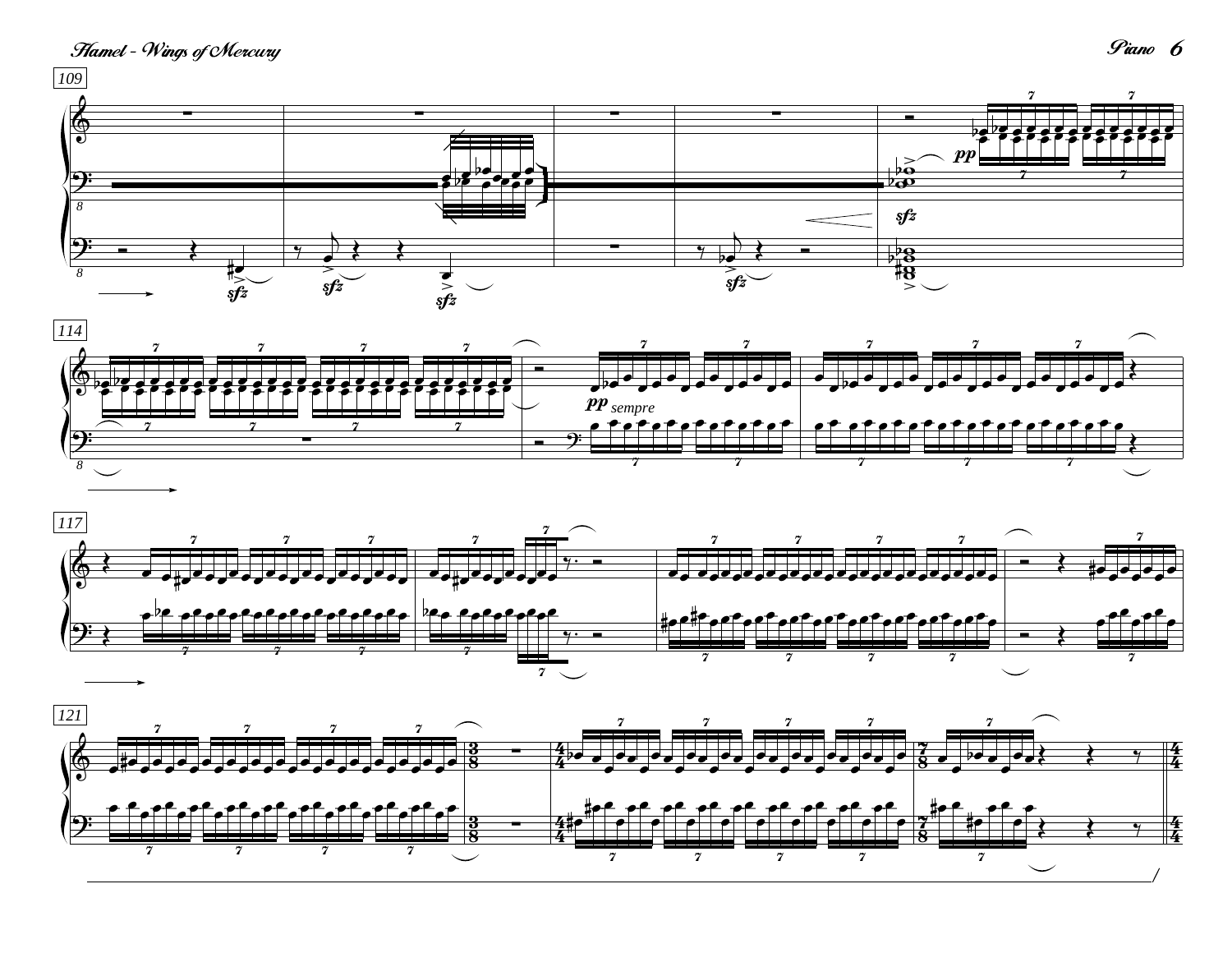**CO** 

*125*

4









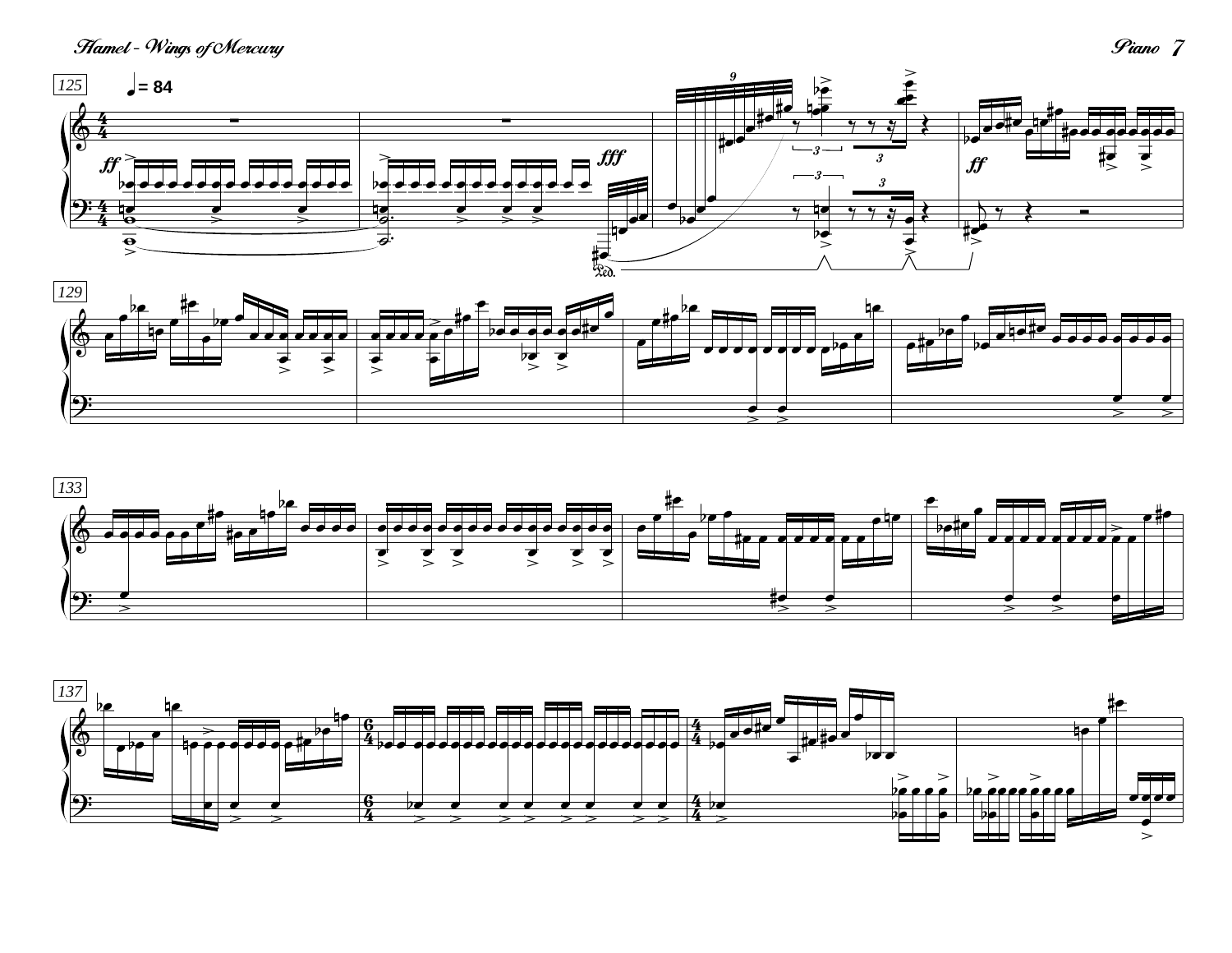Hamel - Wings of Mercury







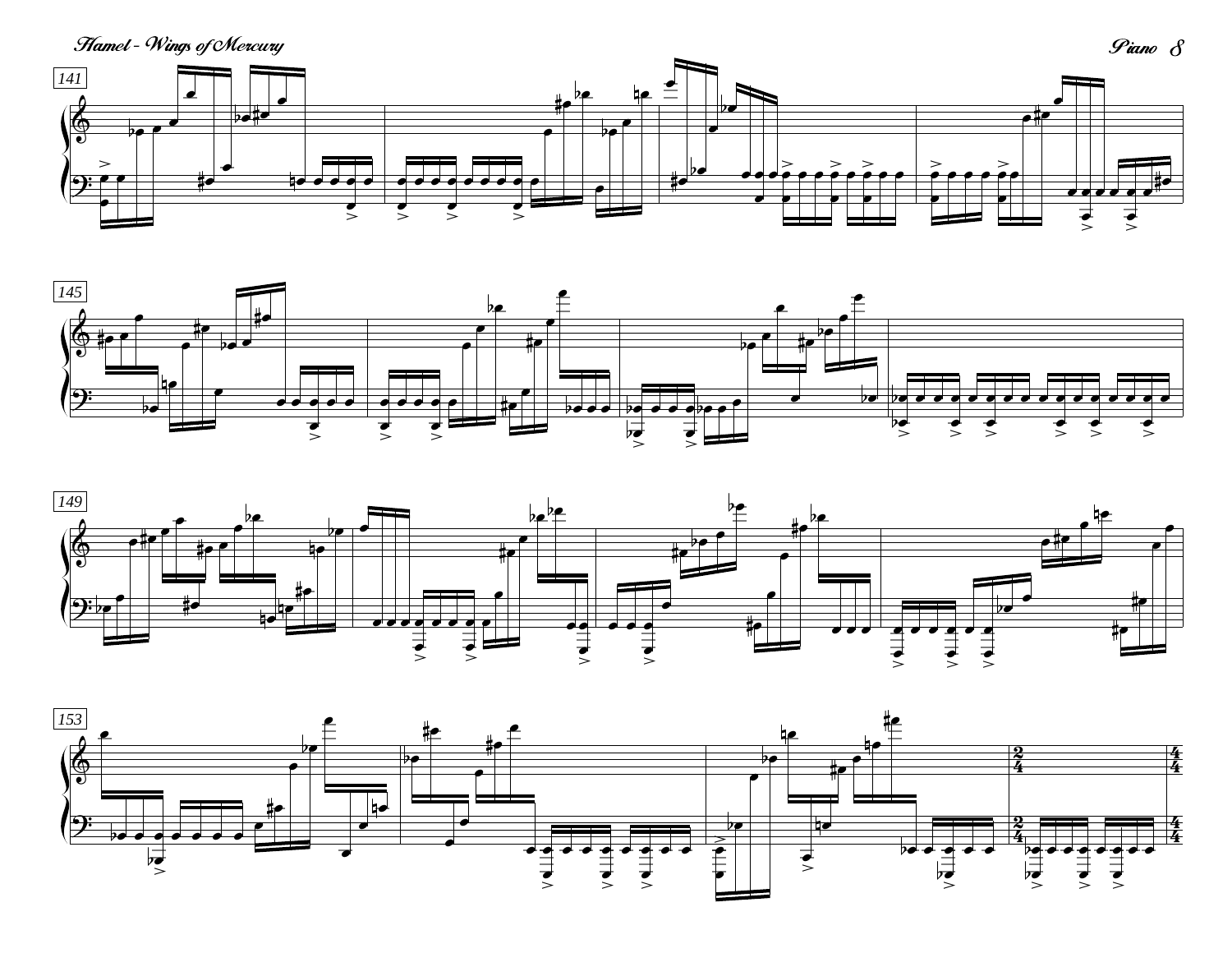Hamel - Wings of Mercury







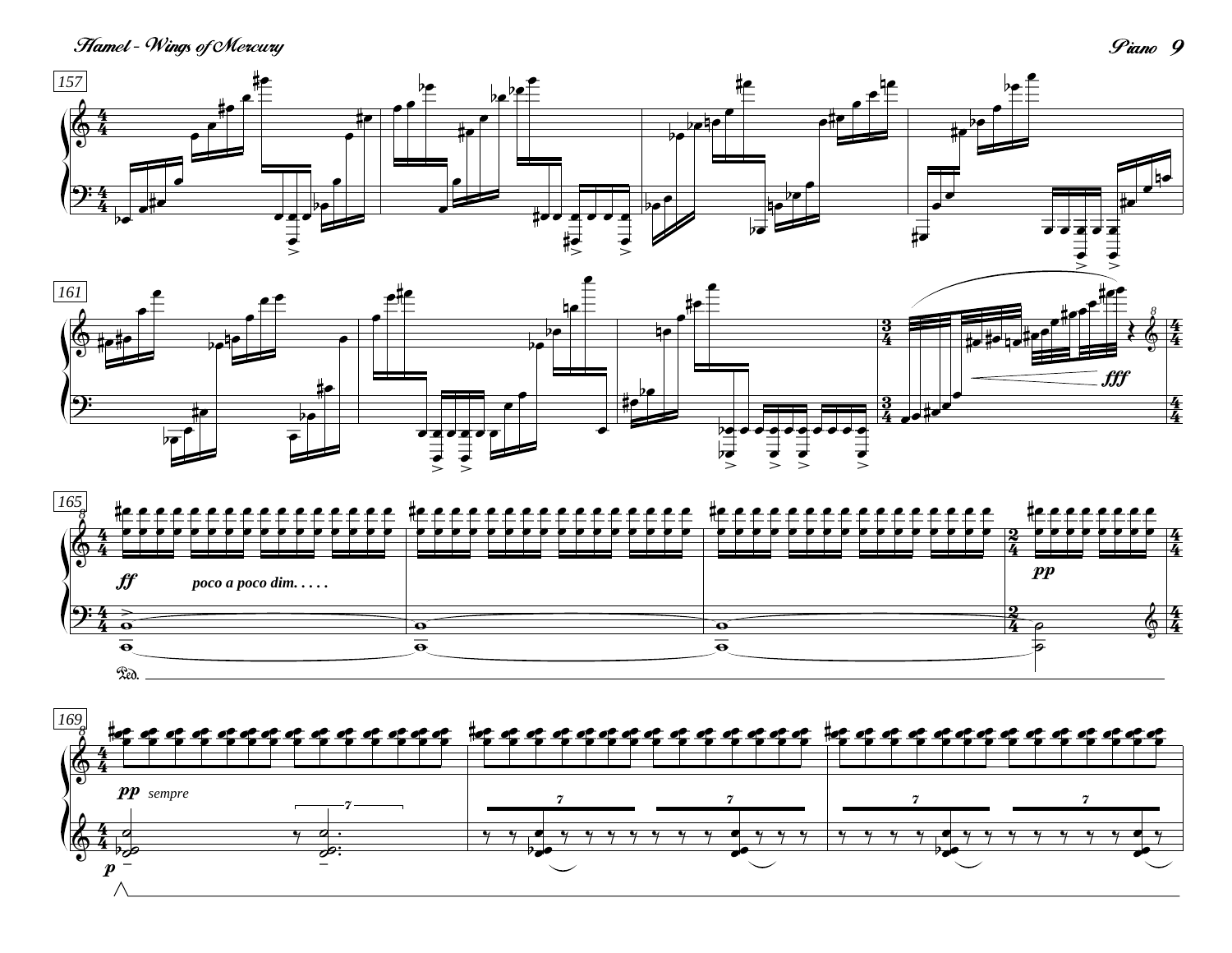Hamel - Wings of Mercury







Piano 10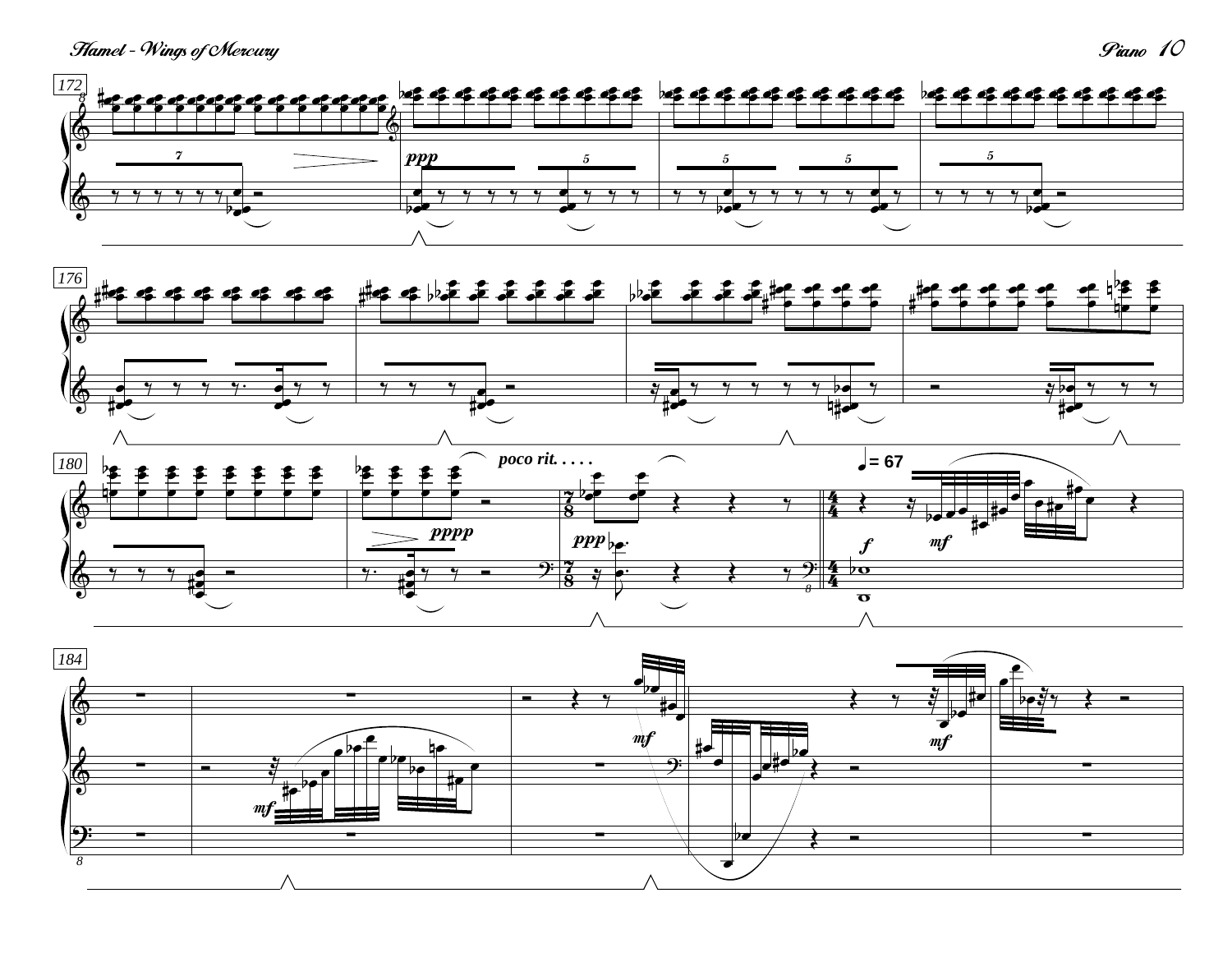Hamel - Wings of Mercury





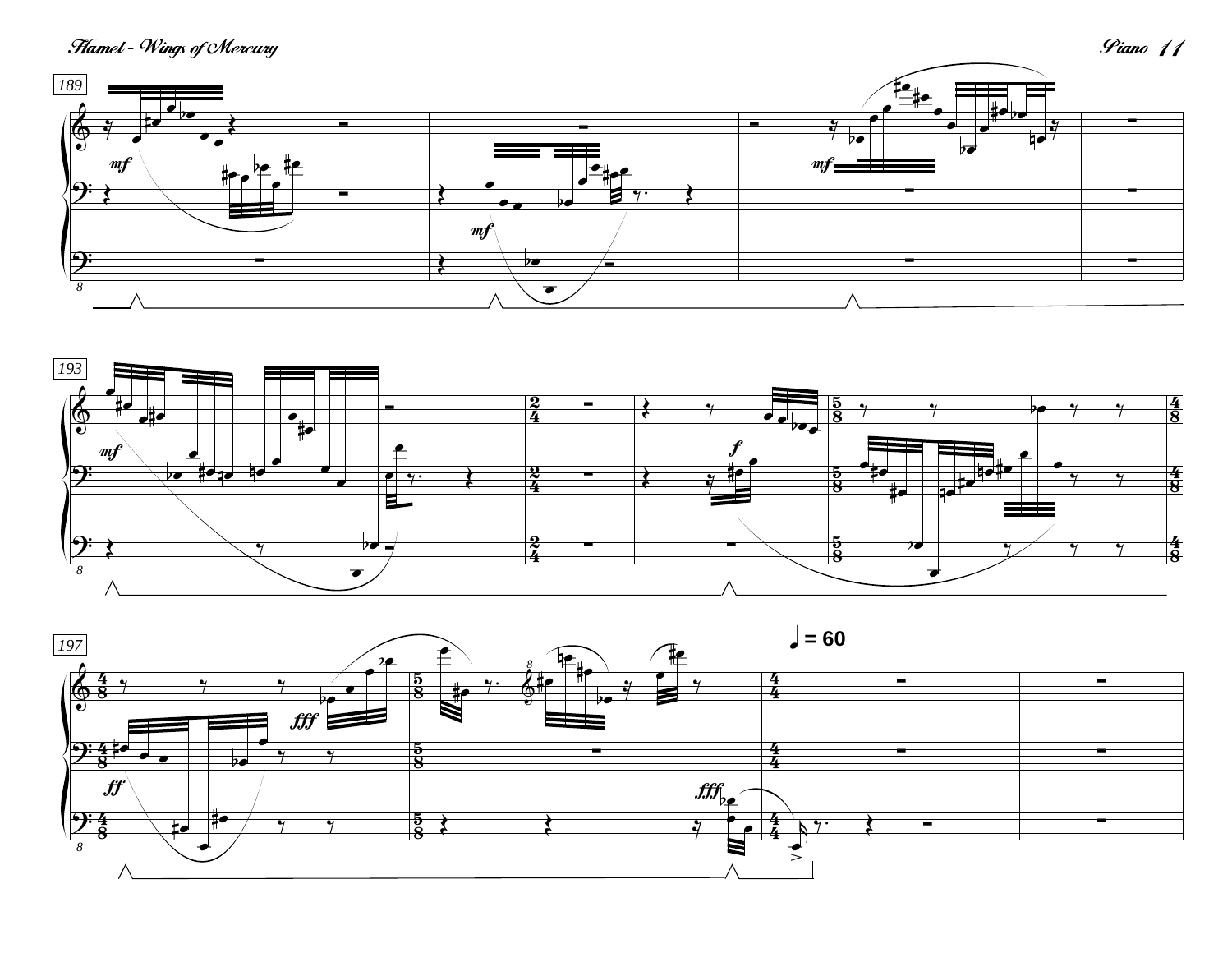Hamel - Wings of Mercury







![](_page_11_Figure_5.jpeg)